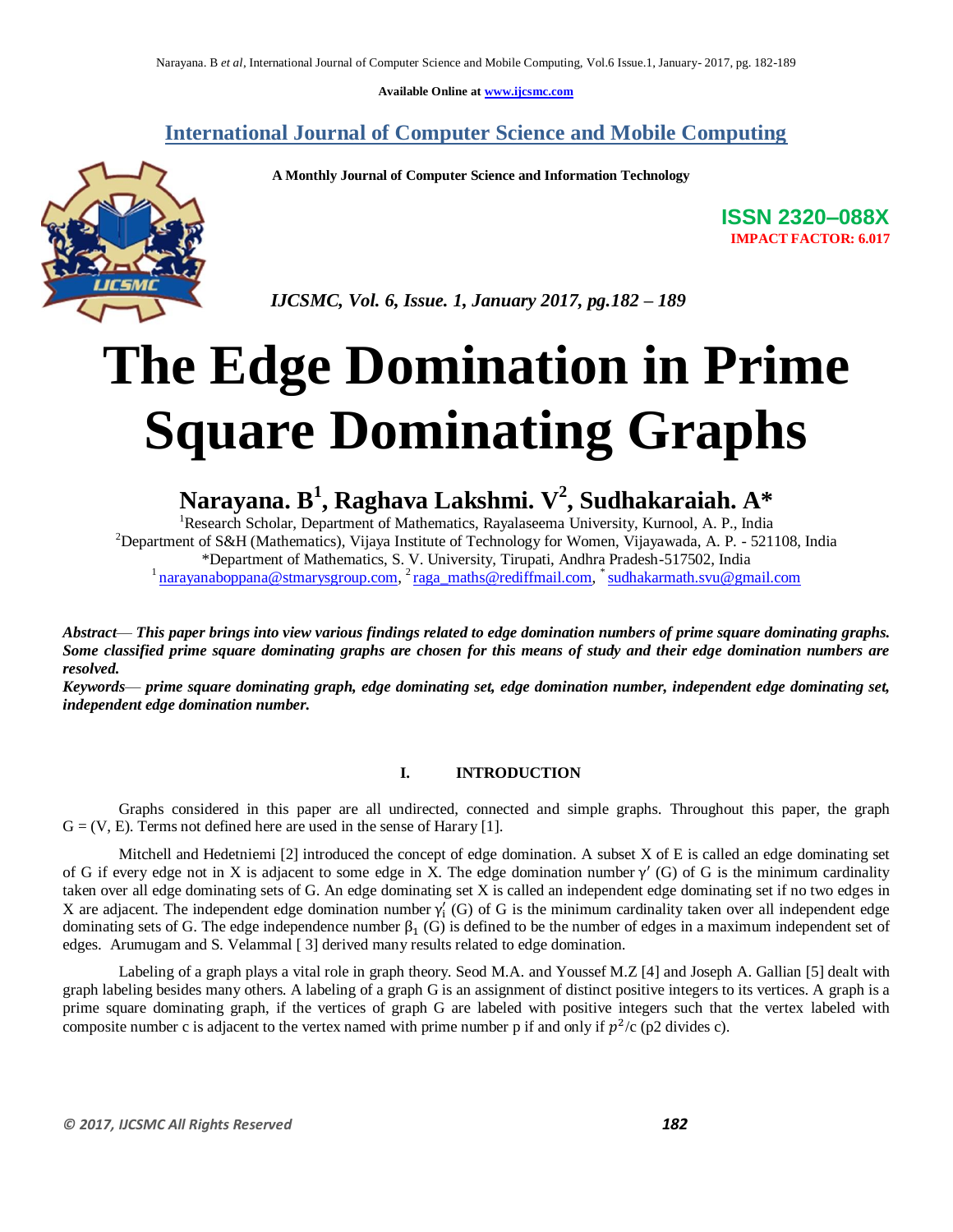#### **II. IMPORTANT RESULTS**

The following results obtained by S. R. Jayaram [ 6 ] characterize edge dominating sets of graphs and their edge domination number.

*Result 1:* For any graph G,  $\gamma' = \gamma'_i$ 

*Result 2:* For any (p; q) -graph G;  $\gamma' \leq q$  -  $\Delta'$  where  $\Delta'$  denotes the maximum degree of an edge in G.

*Result 3:* For any (p; q) - graph G;  $\gamma' = q - \beta_1 + q_0$  where  $q_0$  is the number of isolated edges in G. *Result 4:* For any (p; q) - graph G;  $\gamma' + d' \leq q + 1$ .

#### **III. MAIN THEOREMS**

#### *A. Theorem 1*

Let the vertex set  $V = \{v_1, v_2, v_3, ..., v_n\}$ ,  $n \ge 2$  of a prime square dominating graph G be such that a vertex  $v_i$ ,  $1 \le i \le n$  is labeled with a prime number  $p_1$  and the remaining all vertices are labeled with composite numbers  $c_2, c_3,..., c_n$  so that  $p_1^2$  divides  $c_k$  for  $k = 2, 3, 4, \ldots$ , n. Then the edge domination number of the prime square dominating graph G is one.

*Proof:* Let the vertex set  $V = \{v_1, v_2, v_3, \ldots, v_n\}$  of the prime square dominating graph G be labeled with composite numbers and prime numbers satisfying the conditions mentioned in the theorem. Obviously,  $\{p_1, c_k\}$  is an edge of the graph since  $p_1^2$  divides  $c_k$  for  $k = 2, 3, 4, ..., n$ . As there is no other vertex labeled with prime except  $p_1, c_k$  cannot be adjacent to any other vertex, except  $p_1$  for  $k = 2, 3, 4, \ldots$ , n. Therefore, the distinct edges of the graph are  $\{p_1, c_2\}, \{p_1, c_3\}, \ldots, \{p_1, c_n\}$  and moreover, every edge dominates every other edge of the graph. The set of every edge is an edge dominating set. Edge domination number of a graph is always greater than or equal to one. Hence, edge domination number of the graph is one.

*1) Experimental problem:* Consider the prime square dominating graph G with vertex set V ={3, 9, 18, 45, 63, }. The graph satisfies all the conditions stated in the above theorem for  $p_1 = 3$ ,  $c_2 = 9$ ,  $c_3 = 18$ ,  $c_4 = 45$ ,  $c_5 = 63$ . Clearly, minimum edge dominating sets are  $\{p_1, c_k\}$ , where  $k = 2, 3, ..., 5$ . The edge domination number of the graph is one. Prime square dominating graph in this case will be as shown in the Fig. 1.



Fig. 1

#### *B. Theorem 2*

If the vertices  $v_i$  and  $v_j$ , where  $1 \le i, j \le n$  and  $i \ne j$  of the vertex set  $V = \{v_1, v_2, v_3, ..., v_n\}$ ,  $n \ge 4$  of a prime square dominating graph G are labeled with a prime number  $p_i$  and composite number  $c_i$  respectively and the remaining vertices are labeled with both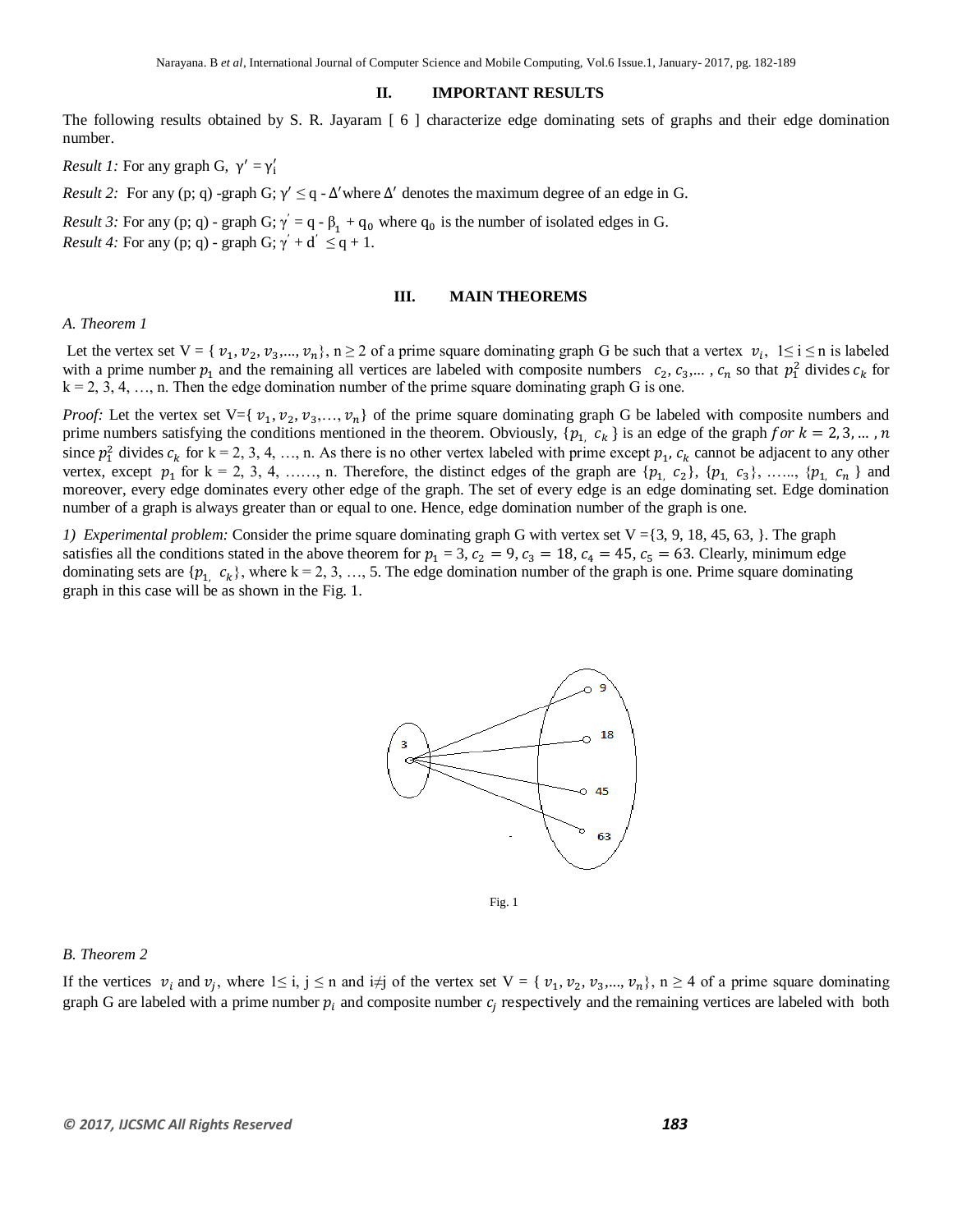composite and prime numbers so that  $p_i^2$  divides all the composite numbers and all the squares of primes divide only  $c_i$ , then the edge domination number of the prime square dominating graph G is one.

*Proof:* Let the vertex set  $V = \{v_1, v_2, v_3, \dots, v_n\}$ , of a prime square dominating graph G labeled with composite numbers and prime numbers satisfy the conditions mentioned in the theorem.

By hypothesis, except  $p_i$ , the squares of all the other primes divide only one composite number  $c_i$ . So, all the vertices labeled with primes, except  $p_i$ , are adjacent only to  $c_i$ . Moreover, all the composite numbers, except  $c_i$ , are divisible only by  $p_i^2$ . Vertex labeled with  $p_i$  is adjacent to all the vertices labeled with composite numbers and vertex labeled with  $c_i$  is adjacent to all the vertices labeled with prime numbers. It follows that, all the edges are adjacent to the edge  $\{p_{i, c_j}\}\$ . The edge set consisting of single edge  $\{p_i, c_j\}$  is an edge dominating set and further more it is a minimum edge dominating set. Hence, the edge domination number of the graph is one.

*1) Experimental problem:* Consider the prime square dominating graph with vertex set  $V = \{2, 3, 5, 8, 900, 12, 16\}$ . Prime square dominating graph in this case will be as shown in the Fig. 2.



Fig. 2.

Here  $2^2$  divides 8, 900, 12, 16 and  $3^2$  divides only 900. Also,  $5^2$  divide only 900. The vertices  $p_i = 2$  and  $c_i = 900$  satisfy all the conditions mentioned in the theorem. The edge  $\{2, 900\}$  is adjacent to all the remaining edges. Hence, the set consisting of the single edge { 2, 900 } is a minimum edge dominating set. Hence, the edge domination number of the graph is one.

#### *C. Theorem 3*

Let G be a prime square dominating graph with vertex set V= { $v_1, v_2, v_3, ..., v_n$ }, n  $\geq$  3. Let the vertices with even suffixes be labeled with prime numbers  $p_2, p_4, p_6, \ldots$  respectively starting with  $v_2$  and the vertices with odd suffixes be labeled with composite numbers  $c_1, c_3, c_5, \ldots$  respectively starting with  $v_1$  such that  $p_i^2$  divides only  $c_{i-1}$  and  $c_{i+1}$  for  $1 \le i \le n$  and for even values of i. Then

|                                                                                          | $\frac{n}{3}$ for n = 3, 6, 9,      |
|------------------------------------------------------------------------------------------|-------------------------------------|
| the edge domination number of the graph G = $\int_{0}^{\frac{\pi}{4}}$ for n = 4, 7, 10, |                                     |
|                                                                                          | $\frac{\ln+1}{2}$ for n = 5, 8, 11, |

*Proof:* Let the vertex set  $V = \{v_1, v_2, v_3, \dots, v_n\}$  of the graph G be labeled with composite numbers and prime numbers satisfying the conditions mentioned in the theorem. It is supposed that  $p_i^2$  divides only  $c_{i-1}$  and  $c_{i+1}$  for  $1 \le i \le n$  and for even values of i. Two cases will arise i.e., n may be odd or even

#### Case ( i): Let n be even. Then

 $p_2^2$  divides only  $c_1$  and  $c_3$ ;  $p_4^2$  divides only  $c_3$  and  $c_5$ ;  $p_6^2$  divides only  $c_5$  and  $c_7$ ; ..................  $p_n^2$  divides only  $c_{n-1}$ . As the graph is a prime square dominating graph, the edges of the graph will be {  $c_1, p_2$ }, {  $p_2, c_3$ }, {  $c_3, p_4$ },  $\{p_4, c_5\}, \ldots \ldots \; \{c_{n-3}, p_{n-2}\}, \{p_{n-2}, c_{n-1}\}, \{c_{n-1}, p_n\}.$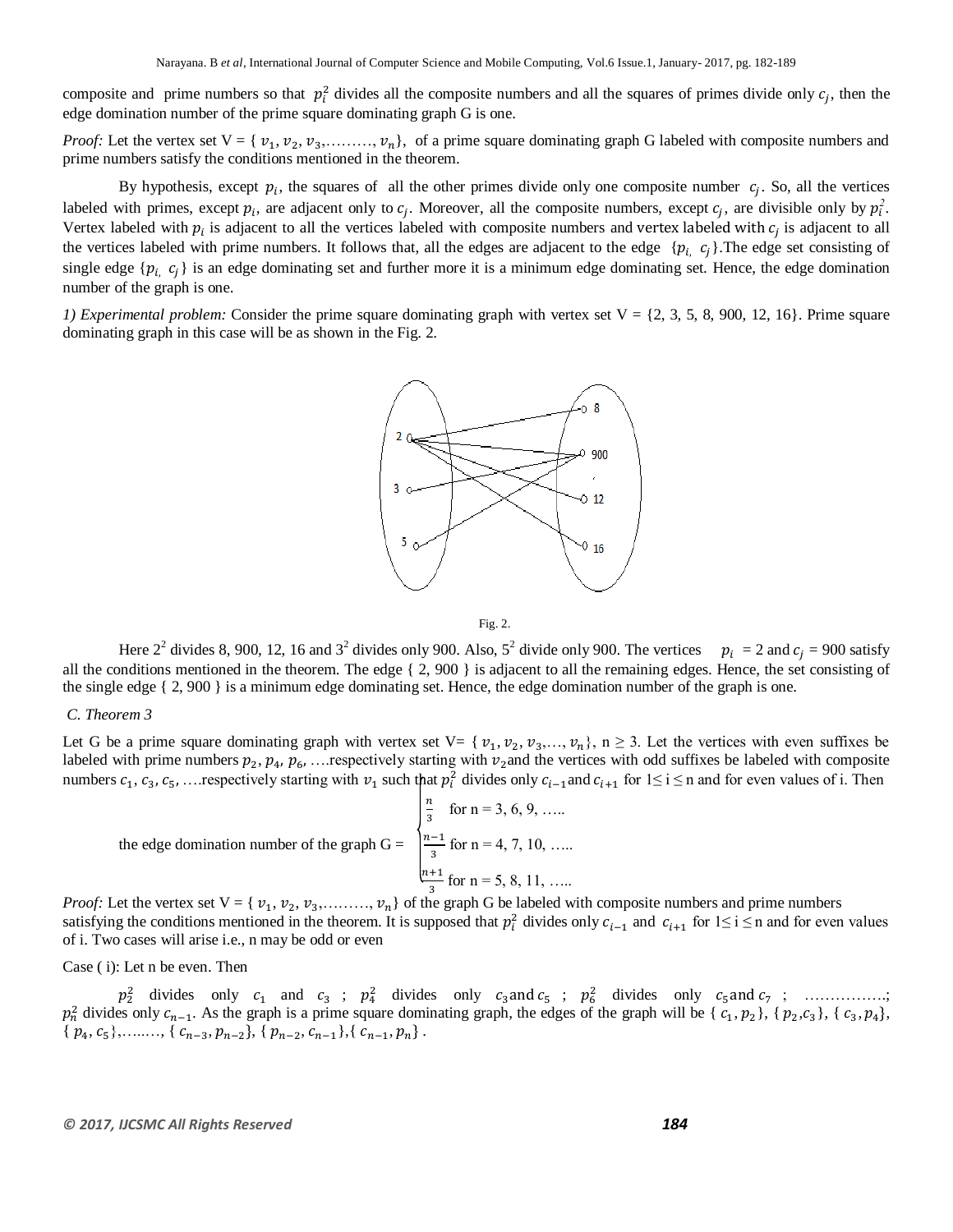Case ( ii ): Let n be odd. Then

 divides only ; divides only ; divides only ; ……………….; divides only & . The edges of the graph will be { , },{ , }, { , , { , }, ……………… …..,  $\{c_{n-4}, p_{n-3}\}, \{p_{n-3}, c_{n-2}\}, \{c_{n-2}, p_{n-1}\}, \{p_{n-1}, c_n\}.$ Clearly, the minimum edge dominating set of the graph G in the two possible cases will be as follows  $\{ \{ p_{n-1}, c_n \}, \{ c_{n-4}, p_{n-3} \}, \{ p_{n-7}, c_{n-6} \}, \{ c_{n-10}, p_{n-9} \}, \dots, \{ p_2, c_3 \} \}$  for n = 3, 9, 15, ...  $\{ \{c_{n-1}, p_n\}, \{p_{n-4}, c_{n-3}\}, \{c_{n-7}, p_{n-6}\}, \{p_{n-10}, c_{n-9}\}, \dots, \{p_2, c_3\} \}$  for  $n = 6, 12, 18, \dots$  $\{ \{ p_{n-2}, c_{n-1} \}, \{ c_{n-5}, p_{n-4} \}, \{ p_{n-8}, c_{n-7} \}, \{ c_{n-11}, p_{n-10} \}, \ldots, \{ p_2, c_3 \} \}$  for n = 4, 10, 16, ….  $\{ \{c_{n-2}, p_{n-1}\}, \{p_{n-5}, c_{n-4}\}, \{c_{n-8}, p_{n-7}\}, \{p_{n-11}, c_{n-10}\}, \}$ ,...,  $\{p_2, c_3\}$  for n = 7, 13, 19, ...  $\{ \{ p_{n-1}, c_n \}, \{ p_{n-3}, c_{n-2} \}, \{ c_{n-6}, p_{n-5} \}, \{ p_{n-9}, c_{n-8} \}, \{ c_{n-12}, p_{n-11} \}, \dots \dots \dots \dots \dots \{ p_2, c_3 \} \}$  for n = 5, 11, 17, ...  $\{ \{c_{n-1}, p_n\}, \{c_{n-3}, p_{n-2}\}, \{p_{n-6}, c_{n-5}\}, \{c_{n-9}, p_{n-8}\}, \{p_{n-1,2}, c_{n-1,1}\}, \dots \dots \dots \dots \dots \dots \{p_2, c_3\} \}$  for n = 8, 14, 20, ... n  $\frac{n}{3}$  for n = 3, 6, 9, ..... Hence, the edge domination number of the graph  $G = \frac{n-1}{3}$  for  $n = 4, 7, 10, \ldots$ n  $\frac{+1}{3}$  for n = 5, 8, 11, .....

*1) Experimental problem:* Consider the following prime square dominating graphs.



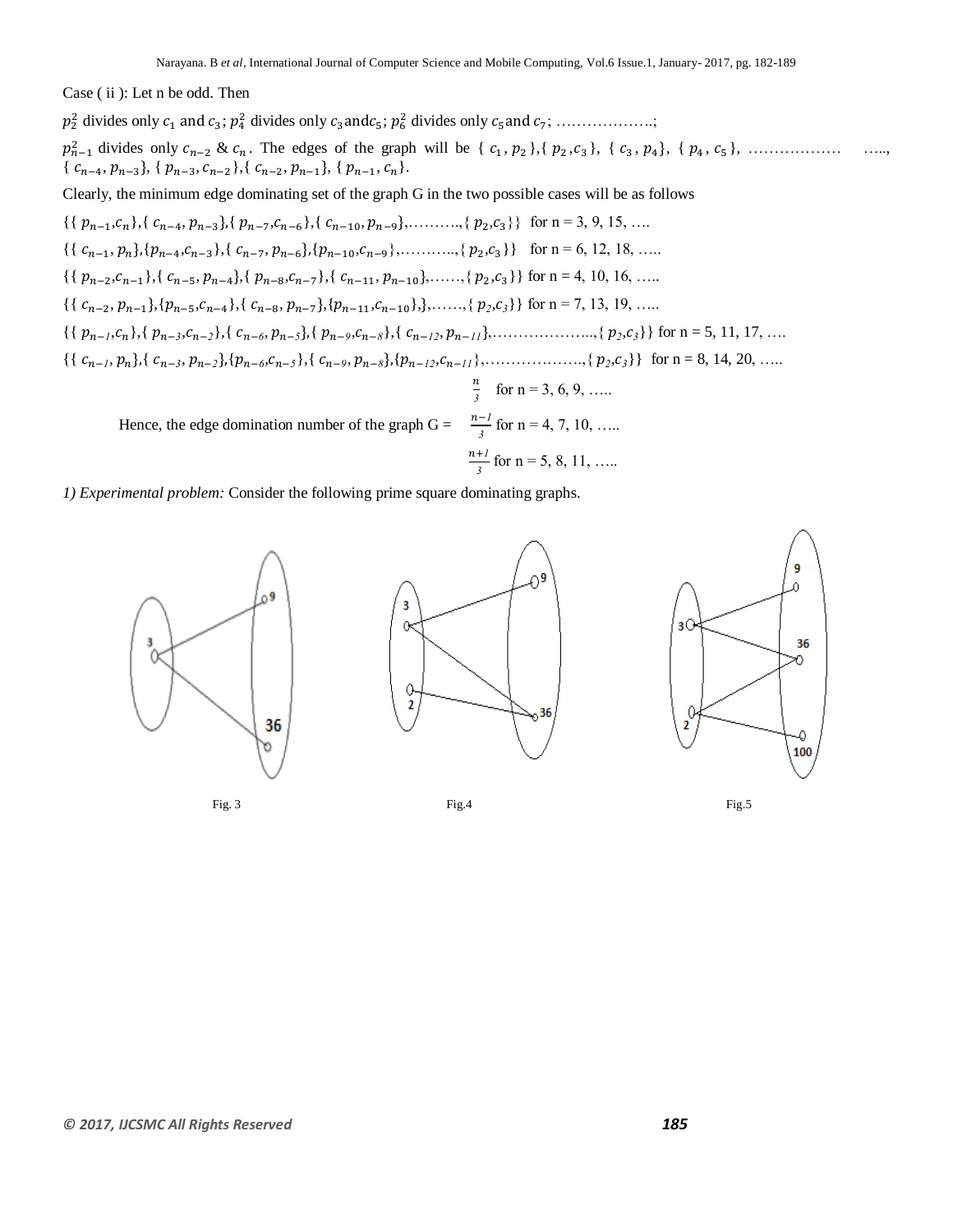

Prime Square Dominating Graphs

The above prime square dominating graphs satisfy all the conditions mentioned in the theorem for  $n=3$ ,  $n=4$ ,  $n=5$ ,  $n=6$ , n=7 and n=8. Therefore, the minimum edge dominating sets of all the graphs in the above figures will be as in Table. I.

| Fig.  | No. of<br>vertices 'n' | Labeling of the vertices                                                                               | Minimum edge dominating<br>set                                                                                                                                                               | The edge domination<br>number of the graph |
|-------|------------------------|--------------------------------------------------------------------------------------------------------|----------------------------------------------------------------------------------------------------------------------------------------------------------------------------------------------|--------------------------------------------|
| Fig.3 | 3                      | $v_1 = c_1 = 9, v_2 = p_2 = 3,$<br>$v_3 = c_3 = 36$                                                    | $\{ \{ p_2 = 3, c_3 = 36 \} \}$                                                                                                                                                              | $\frac{n}{3} = \frac{3}{3} = 1$            |
| Fig.4 | $\overline{4}$         | $v_1 = c_1 = 9, v_2 = p_2 = 3,$<br>$v_3 = c_3 = 36, v_4 = p_4 = 2$                                     | $\{ \{ p_2 = 3, c_3 = 36 \} \}$                                                                                                                                                              | $\frac{n-1}{3} = \frac{4-1}{3} = 1$        |
| Fig.5 | 5                      | $v_1 = c_1 = 9, v_2 = p_2 = 3,$<br>$v_3 = c_3 = 36, v_4 = p_4 = 2$<br>$v_5 = c_5 = 100$                | $\left[\begin{array}{cc} {\left\{ \left\{ \begin{array}{rcl} p_2 & = & 3, & c_3 = 36 \end{array} \right\}, & \frac{n+1}{3} = \frac{5+1}{3} = 2 \end{array} \right]$<br>$\{p_4=2,c_5=100\}\}$ |                                            |
| Fig.6 | 6                      | $v_1 = c_1 = 9, v_2 = p_2 = 3,$<br>$v_3 = c_3 = 36, v_4 = p_4 = 2$<br>$v_5 = c_5 = 100, v_6 = p_6 = 5$ | $\left  \begin{array}{cccc} {\{ \{ \quad p_2 = 3, \ c_3 = 36 \} \end{array} \right } \right $<br>${c_5 = 100, p_6 = 5}$                                                                      | $\frac{n}{3} = \frac{6}{3} = 2$            |

|  |  |  | TABLE. I |  |     |    |  |
|--|--|--|----------|--|-----|----|--|
|  |  |  |          |  | . . | -- |  |

Minimum Edge Dominating Sets of Prime Square Dominating Graphs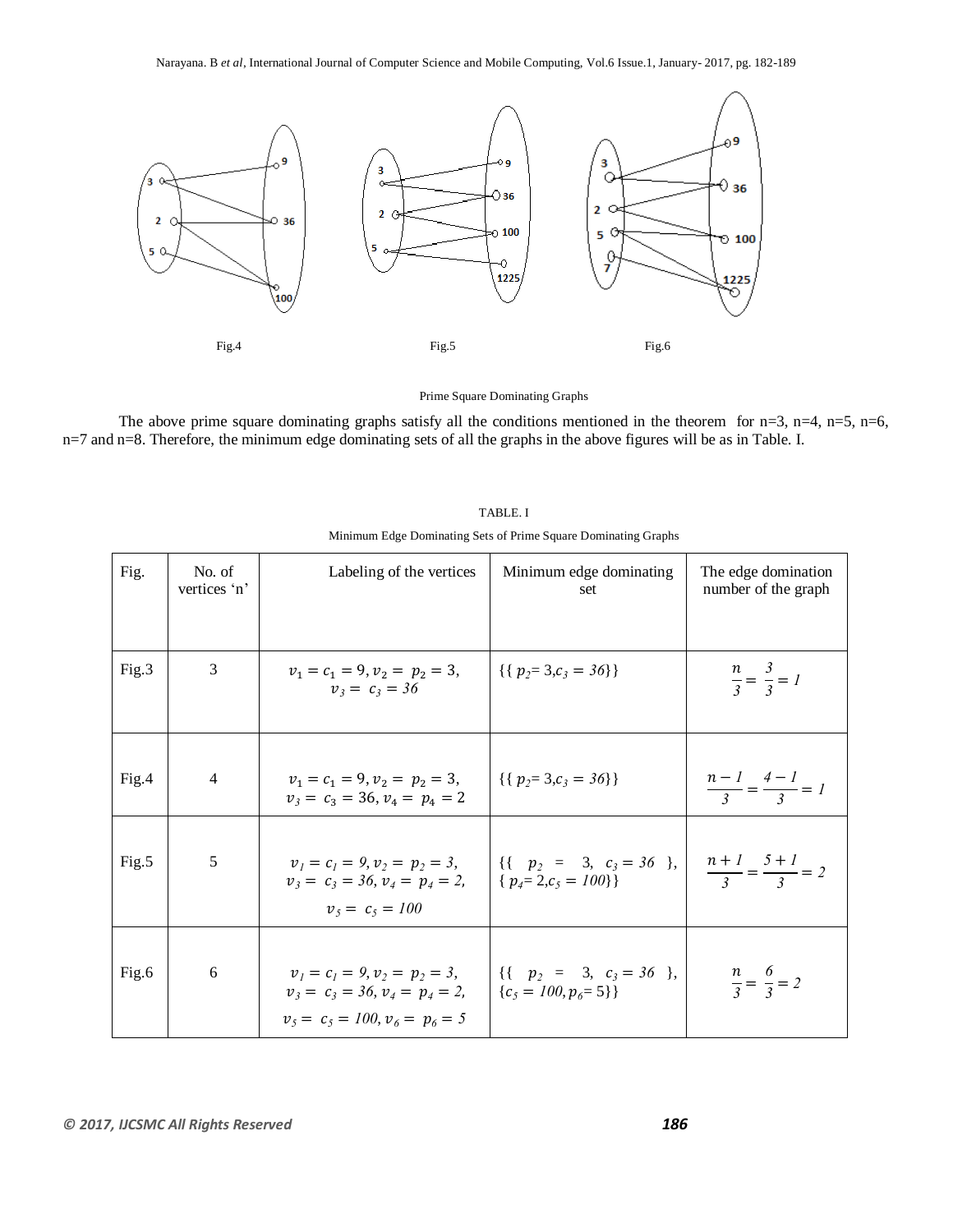| Fig.7 | 7       | $v_1 = c_1 = 9, v_2 = p_2 = 3,$<br>$v_3 = c_3 = 36, v_4 = p_4 = 2,$ $\{c_5 = 100, p_6 = 5\}\}$<br>$v_5 = c_5 = 100, v_6 = p_6 = 5$<br>$v_7 = c_7 = 1225$ | $\begin{array}{ c c c c c c } \hline \{ \{ & p_2 = & 3, & c_3 = 36 \} \ \{c_5 = 100, p_6 = 5 \} \hline \end{array}$ $\begin{array}{ c c c c c c c } \hline n - 1 & -7 - 1 \ \hline 3 & = & 3 \end{array}$ |  |
|-------|---------|----------------------------------------------------------------------------------------------------------------------------------------------------------|-----------------------------------------------------------------------------------------------------------------------------------------------------------------------------------------------------------|--|
| Fig.8 | $\,8\,$ | $v_1 = c_1 = 9, v_2 = p_2 = 3,$<br>$v_3 = c_3 = 36, v_4 = p_4 = 2$<br>$v_5 = c_5 = 100, v_6 = p_6 = 5$<br>$v_7 = c_7 = 1225, v_8 = p_8 = 7$              | $\begin{vmatrix} \{\{ & p_2 = 3, & c_3 = 36 \} \ \{ & c_5 = 100, & p_6 = 5 \} \end{vmatrix}$ , $\begin{vmatrix} n+1 \ \frac{3}{3} = \frac{8+1}{3} = 3 \end{vmatrix}$<br>${c_7 = 1225, p_8 = 7}$           |  |

#### *D. Theorem 4*

Let G be a prime square dominating graph with vertex set V= { $v_1, v_2, v_3, ..., v_{2n}$ }, n  $\geq$  4. Let the vertices with even suffixes be labeled with prime numbers  $p_2, p_4, p_6, \ldots$  respectively starting with  $v_2$  and the vertices with odd suffixes be labeled with composite numbers  $c_1, c_3, c_5, \ldots$  respectively starting with  $v_1$  such that  $p_i^2$  divides only  $c_{i-1}$  and  $c_{i+1}$  for  $i = 2, 4, 6, \ldots, 2n-2$  and  $p_{2n}^2$  divides only  $c_{2n-1}$  and  $c_1$ . Then

$$
\frac{2n+2}{3} \quad \text{for } 2n = 4, 10, 16, \dots
$$
  
the edge domination number of the graph G =  $\frac{2n}{3}$  for  $2n = 6, 12, 18, \dots$   

$$
\frac{2n+1}{3} \quad \text{for } 2n = 8, 14, 20, \dots
$$

**Proof:** Let the vertex set  $V = \{v_1, v_2, v_3, \dots, v_{2n}\}$  of the graph G be labeled with composite numbers and prime numbers satisfying the conditions mentioned in the theorem. It is assumed that  $p_2^2$  divides only  $c_1$  and  $c_3$ ,  $p_4$  divides only  $c_3$  and  $c_5$ ,  $p_6$  divides  $c_5$  and  $c_7$ , ...........  $p_{2n-2}^2$  divides  $c_{2n-3}$  and  $c_{2n-1}$  and  $p_{2n}^2$  divides  $c_{2n-1}$  and  $c_1$ . As the graph is a prime square dominating graph, the distinct edges of the graph will be {  $c_1$ ,  $p_2$ }, {  $p_2$ ,  $c_3$ }, {  $c_3$ ,  $p_4$ }, {  $p_4$ ,  $c_5$ }, ………….………., { , , { , }, { , and { , }. For every three consecutive edges starting from the initial vertex  $c_1$ , every second edge can be placed in the edge dominating set. Every second edge in three consecutive edges is adjacent to the edges that precede it and follow it. As a result, the minimum edge dominating set of the graph G in all the possible cases will be as follows:

$$
\{\{p_{2n},c_1\},\{p_{2n-2},c_{2n-1}\},\{c_{2n-5},p_{2n-4}\},\{p_{2n-8},c_{2n-7}\},\{c_{2n-11},p_{2n-10}\},\ldots\ldots\ldots\{p_2,c_3\}\}\
$$
for  $2n=4, 10, 16, \ldots$ 

 $\{ \{c_{2n-1}, p_{2n}\}, \{p_{2n-4}, c_{2n-3}\}, \{c_{2n-7}, p_{2n-6}\}, \{p_{2n-10}, c_{2n-9}\}, \dots \dots \dots \dots \dots \dots \dots \{p_2, c_3\} \}$  for  $2n = 6, 12, 18, \dots$ 

- $\{ \{p_{2n}, c_1\}, \} \{ \{c_{2n-3}, p_{2n-2}\} \{p_{2n-6}, c_{2n-5}\}, \} \{ \{c_{2n-9}, p_{2n-8}\} \{p_{2n-12}, c_{2n-11}\}, \ldots, \{p_2, c_3\} \}$  for  $2n = 8, 14, 20, \ldots$
- $\frac{172}{3}$  for 2n = 4, 10, 16, ..... Hence, the edge domination number of the graph  $G =$  $\frac{n}{3}$  for 2n = 6, 12, 18, .....   $\frac{n+1}{3}$  for 2n = 8, 14, 20, .....

#### *© 2017, IJCSMC All Rights Reserved 187*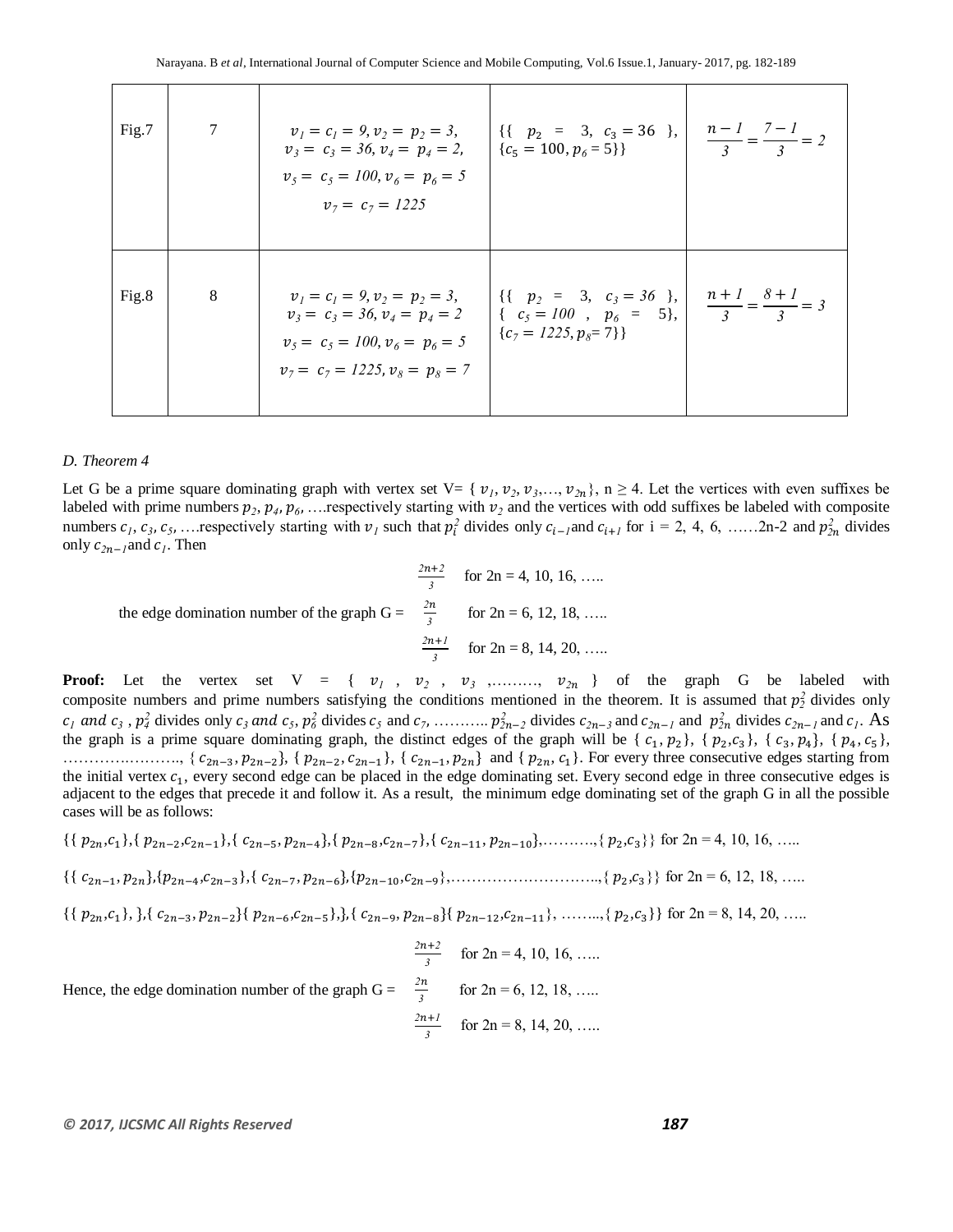*1) Experimental problem:* Consider the following prime square dominating graphs



Prime Square Dominating Graphs

The above prime square dominating graphs satisfy all the conditions mentioned in the theorem for  $n=4$ ,  $n=6$ ,  $n=7$  and  $n=8$ . Therefore, the minimum edge dominating set of all the graphs in the above figures will be as in Table. II.

| Minimum Edge Dominating Sets of Some Prime Square Dominating Graphs |  |  |
|---------------------------------------------------------------------|--|--|
|                                                                     |  |  |

| Fig.   | No. of<br>vertices<br>2n | Labeling of the vertices                                                                                                                                                                                   | Minimum edge dominating set | The minimum edge<br>domination number of the<br>graph |
|--------|--------------------------|------------------------------------------------------------------------------------------------------------------------------------------------------------------------------------------------------------|-----------------------------|-------------------------------------------------------|
| Fig.9  |                          | 4 $v_1 = c_1 = 36, v_2 = p_2 = 3, \quad  \{(c_1 = 36, p_4 = 2)\}$<br>$v_3 = c_3 = 72, v_4 = p_4 = 2$                                                                                                       | $\{p_2=3, c_3=72\}\}$       | $\frac{2n+2}{3} = \frac{4+2}{3} = 2$                  |
| Fig.10 | 6                        | $ v_1 = c_1 = 225, v_2 = p_2 = 3,$ $ \{c_5 = 100, p_6 = 5\}$<br>$v_3 = c_3 = 36, v_4 = p_4 = 2$ $\{p_2 = 3, c_3 = 36\}\}$<br>$v_5 = c_5 = 100, v_6 = p_6 = 5$                                              |                             | $\frac{2n}{3} = \frac{6}{3} = 2$                      |
| Fig.11 | 8                        | $v_1 = c_1 = 441, v_2 = p_2 = 3, \quad  \{\{p_8 = 7, c_1 = 441\}\},\$<br>$v_3 = c_3 = 36, v_4 = p_4 = 2$ $\{c_5 = 100, p_6 = 5\},$<br>$v_5 = c_5 = 100, v_6 = p_6 = 5$<br>$v_7 = c_7 = 1225 v_8 = p_8 = 7$ | ${p_2 = 3, c_3 = 36}$       | $\frac{2n+1}{3} = \frac{8+1}{3} = 3$                  |